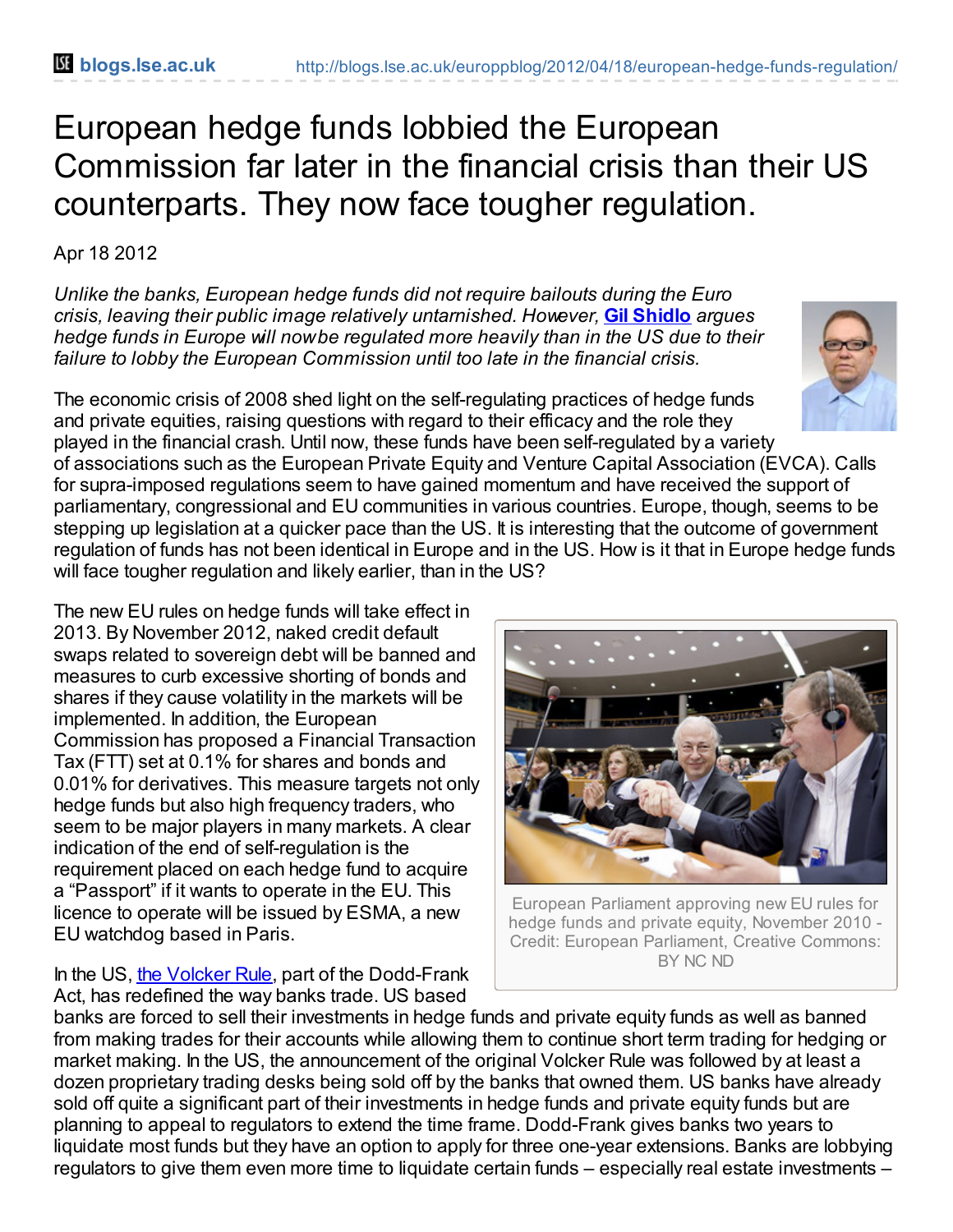to avoid "fire sale" prices to third parties. The date for imposing the Volcker Rule-banning banks from sponsoring or investing in hedge funds as well as proprietary trading may be postponed by up to two years before it is fully implemented.

The final ruling of the SEC in October 2011 in regard to reporting requirements by advisers to hedge funds and private equity funds is much less burdensome. The most comprehensive reporting will apply to advisers of large funds such as Carlyle or Bridgewater. Smaller funds will have to report less frequently to the SEC, with rules applying to larger funds as follows:

- Alternative investment funds with over \$150 million in assets will have to report basic information only once a year.
- Large hedge funds will have to report quarterly but only if they have over \$1.5 billion in assets under management (originally the SEC threshold was \$1 billion).
- Private equity advisers will report quarterly only if they have \$2 billion in assets. Private equity funds are considered to be less risky as their trading strategies are different and they tend to buy and hold for longer periods.

While numerous players voice clear discontent with the imposition of Volcker's Rule, the hedge fund and private equity industry seems surprisingly mute.

The \$2 trillion hedge fund industry in fact stands to benefit greatly from the harnessing of banks under the newly imposed regulations. While banks drew heavily on government aid throughout the bailout period private equity and hedge funds drew none. As a result hedge funds will be mostly affected by light regulation in the form of registration which will allow the SEC to inspect their books and request more disclosure. The most significant regulatory change will on the burden of reporting, for example, any single trade above 2 million shares on a single day or \$200 million during a calendar month, and from December 2012, any hedge fund managing \$1.5 billion or over, are required to make frequent disclosures.

The UK, together with the US, is home to about 85 percent of the hedge fund assets under management globally. Other European countries such as France, Italy and Germany do not have such a developed hedge fund industry thus its politicians had no problem in calling such funds "vultures" which only try to get a quick profit with no consideration of the social costs. Although the UK was opposed to a pan-European regulation of hedge funds, in the end it agreed with some alterations to the original plan. A new set of EU rules on Alternative Investment Fund Managers (AIFMs) was designed introducing a legally binding authorisation and supervisory regime for all such managers of these funds in the EU irrespective of the legal domicile of the alternative funds. The directive instituted a European 'Passport' for AIFMs enabling a fund authorised in one European country to market its funds to professional investors in other member states.

In the US, hedge funds were quick to hire lobbyists in the early stages of the financial crisis in an attempt to lighten the burden of regulatory imposition. In addition, hedge funds in the US were not perceived as equal culprits to banks. Their role in the crisis was downplayed and their public image not tarnished by the need of public funding to remain afloat. Lobbying activities in Europe took off quite late in the regulatory cycle. A [recent](http://www.cee.sciences-po.fr/erpa/docs/wp_2011_2.pdf) study on the hedge fund industry reports "many members of the investment industry only realized how imminent EU regulation was when they read the first proposal of the European Commission in April 2009". European investment funds were used to being unregulated for many years. The lobbying by CEOs of funds after the publication of the regulatory proposal was rather late in the stage and unsuccessful. The [same](http://www.cee.sciences-po.fr/erpa/docs/wp_2011_2.pdf) study ( $p.13$ ) also reports that due to this delayed response "most business associations ended up endorsing the general ambition of the proposal but suggested substantial modifications to the heart of the text. The EVCA then withdrew an initial policy statement in which it had spoken entirely against the proposal and began to support the idea of a